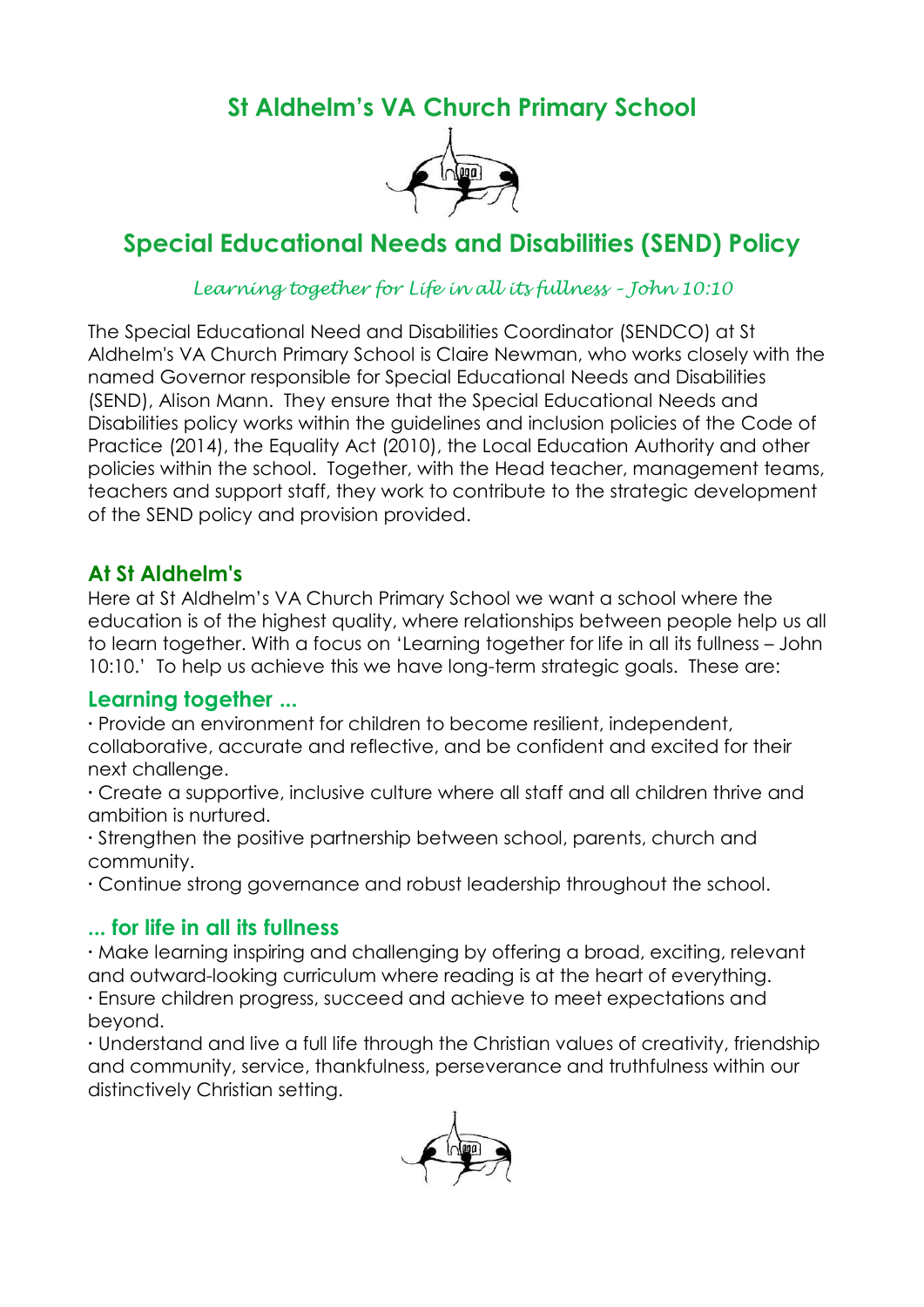# **The Aims of our Special Educational Needs and Disabilities Policy**

- To work in conjunction with the Local Education Authority (LEA) and other outside agencies to ensure that every child's educational needs are identified early.
- To ensure that the deployment of resources are designed to make sure all children's needs are met.
- To use best practice when devising interventions and forms of support, which are reviewed regularly.
- To establish a strong partnership with parents, supporting in a variety of ways through meetings, newsletters, workshops etc.
- To respect the views of individual parents in regards to their child's particular needs.
- To take into account the views of the child.
- To work closely with all agencies concerned, to help best support the child and their parents.
- To skill our staff to ensure a high level of expertise to meet pupil need.

### **The Definitions of Terms**

Children have special educational needs (SEN) if they have a learning difficulty, which calls for special educational provision to be made for them.

#### **What is a learning difficulty?**

- If they have a significantly greater difficulty in learning than the majority of children of the same age.
- Have a disability, which prevents or hinders them from making use of educational facilities of a kind generally provided for children of the same age in schools within the area of the LEA.

#### **What is special educational provision?**

This means educational provision which is additional to, or otherwise different from, the educational provision made generally for children of their age. Section 12, Education Act 1996

#### **What is meant by disabled/a disability?**

A child is disabled if he is blind, deaf or dumb or suffers from a mental disorder of any kind or is substantially and permanently handicapped by illness, injury or congenital deformity or such other disability as may be prescribed. Section 17, Education Act 1989

A person has a disability ... if he has a physical or mental impairment, which has a substantial and long- term adverse affect on his ability to carry out normal day-today activities.

Section 1, Disability Discrimination Act 1995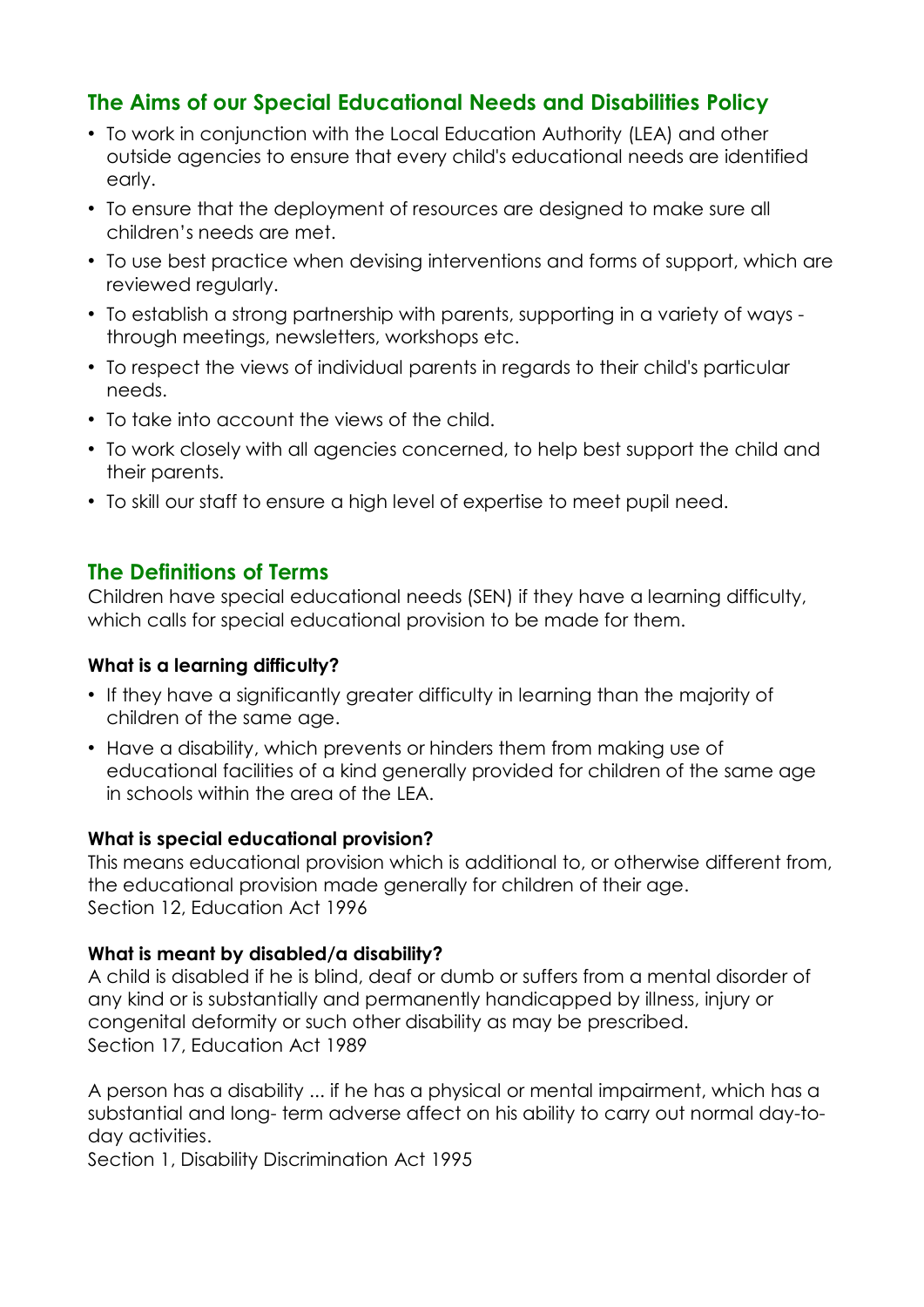### **What are the areas of need?**

Here, it is the belief that all children have an equal right to a full and rounded education, which will enable them to achieve their full potential. We endeavour to secure special educational provision for pupils for whom this is required, that is 'additional to and different from' that provided within the differentiated curriculum to better respond to the four areas of need identified in the new Code of Practice (September 2014). These areas are:

#### • **Communication and interaction**

- Speech Language and Communication Need (SLCN)
- Autism Spectrum Disorder (ASD)
- **Cognition and learning**
	- Specific Learning Difficulty (SpLD)
	- Moderate Learning Difficulty (MLD)
	- Severe Learning Difficulty (SLD)
	- Profound and Multiple Learning Difficulty (PMLD)
- **Social, emotional and mental health difficulties (SEMH)**
- **Sensory and/or physical**
	- Hearing Impairment (HI)
	- Visual Impairment (VI) Multi-Sensory Impairment (MSI) Physical Difficulty (PD)

*Medical needs are outlined in a separate policy.*

# **Roles and Responsibilities here at St Aldhelm's**

Provision for children with special educational needs is a matter for the whole school. The governing body, the school's head teacher, the SENDCO and all other members of staff, have important day–to–day responsibilities. All teachers are teachers of children with special educational needs, as outlined in the SEN Code of Practice (2014).

### **Governing Body**

The Governing Body, working in co-operation with the Head teacher, is responsible for:

- Determining the school's general policy and approach to provision for children with SEND.
- Establishing the appropriate staffing and funding arrangements and maintaining a general oversight of the school's work.
- Taking a particular interest in and closely monitoring the school's work on behalf of children with SEND through the appointment of a SEND governor.
- Reporting to parents annually on the school's policy on SEND

### **Head teacher**

The Head teacher, working closely with the school's SENDCO, is responsible for:

- The day-to-day management of all aspects of the school's work, including provision for children with SEND.
- Regular meetings with the SENDCO to discuss and review all aspects of SEND.
- Keeping the Governing Body fully informed.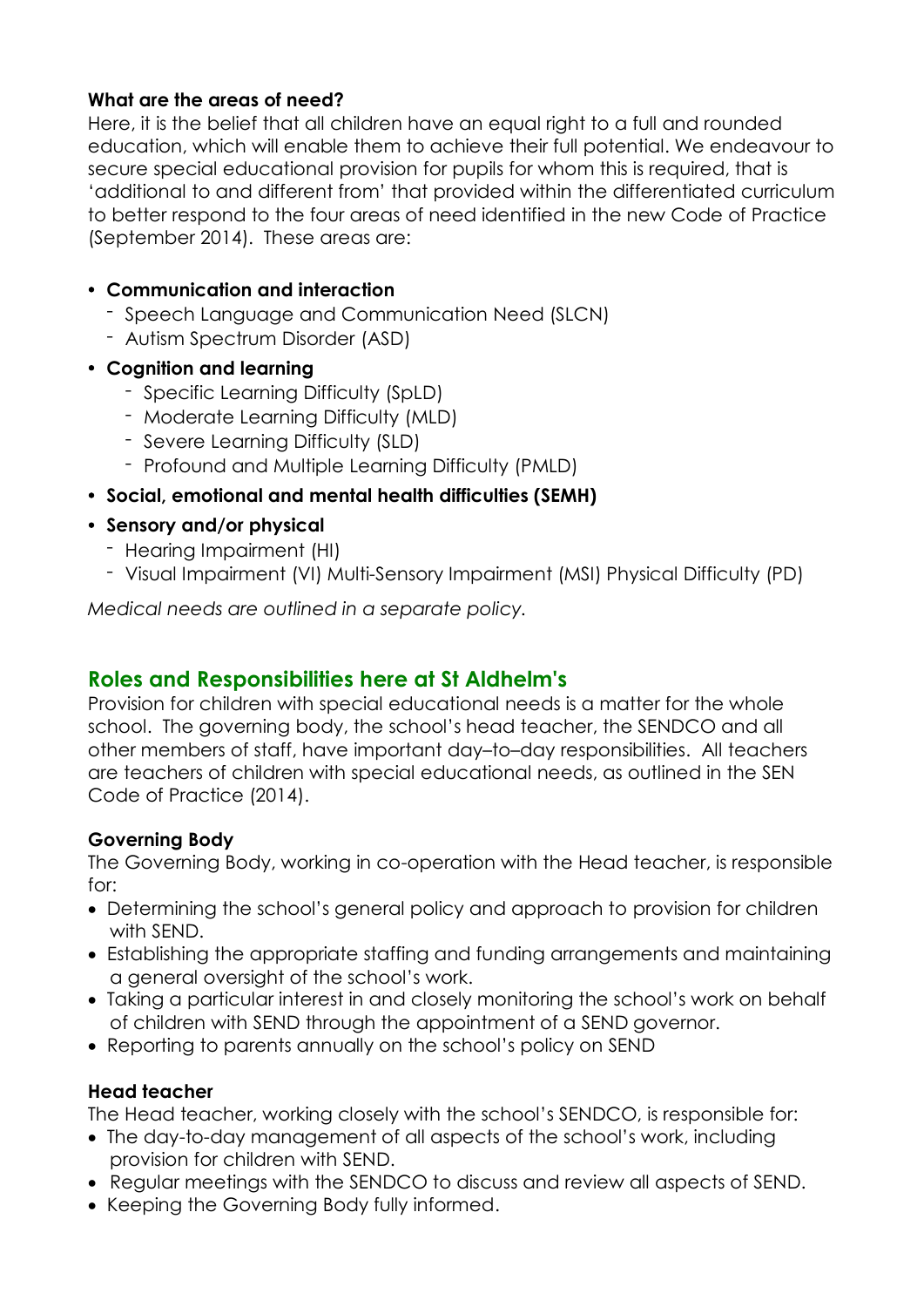# **SENDCO**

The SENDCO, working closely with the Head teacher, senior management and teachers is responsible for:

- Overseeing the day-to-day operation of the SEND policy.
- Co-ordinating provision for children with SEND in conjunction with the support and information gathered from teachers.
- Liaising with and advising fellow teachers.
- Co-ordinating the management of learning support assistants.
- Overseeing the records of all children with SEND and monitoring those kept by the class teachers.
- Liaising with parents.
- Contributing to the in-service training of staff.
- Liaising with external agencies including the LEA's support and educational psychology services, health and social services, and voluntary bodies.

# **Teachers**

The teachers, working closely with the SENDCO, will:

- Adapt teaching and targets to suit the needs in the class, using the School Passport to support planning for differentiation.
- Liaise with the SENDCO and parents about the child's difficulties, strengths, strategies being used, progress and support (Assess, Plan, Do, Review).
- Inform the SENDCO if they themselves or parents have concerns about a child.
- Update relevant documentation in order to inform, to support the child and track progress.
- Plan the targeted work and additional support for the child in conjunction with and sharing this with the SENDCO.
- Seek early advice from the SENDCO.

# **Parents**

Parents are our partners, and being a part of this partnership, we endeavour to support them in as many ways possible, so that they can best support their child's needs. Through this partnership, we support them in:

- Understanding their child's strengths as well as the areas they need further support in.
- Playing an active and valued role in their child's education.
- Having knowledge of their child's entitlement within the SEND framework.
- Making their views known about how their child is educated.
- Being a part of the school community.
- Giving access to information, advice and support during assessment and any related decision-making processes about special educational provision.

We achieve this by:

- The SENDCO being available for discussions with parents via appointments made through the school office.
- A SEND Newsletter, which updates, informs and gives further advice to parents.
- The School Passports, where the child's journey of support, including both child and parent involvement, is recorded.
- The school website holds all key information (School Offer, Local Offer, SEN Policy etc.), as well links to key sources of information for parents.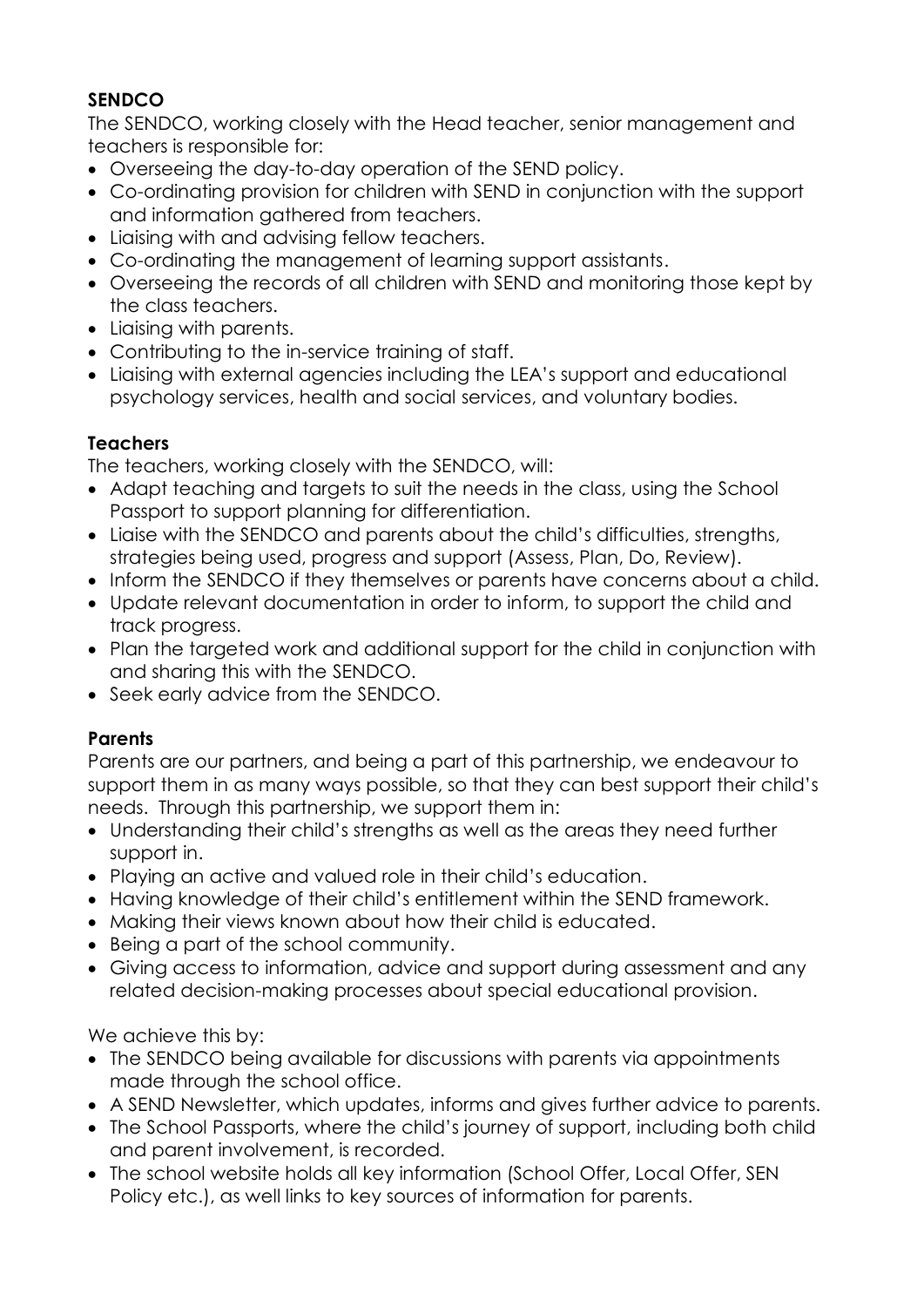- Our School Offer, which is available in full, as well as a brief outline in leaflet form. These are on the school website and available outside the school office.
- Having copies of information leaflets from various support groups for parents available outside the school office for parents to access anytime.

#### **Children**

We feel it is essential to have child involvement whenever and wherever possible. We strive for children to have a confidence within themselves, where their views are both listened to and valued. In order to achieve this, we have:

- An 'All About Me' section at the start of our School Passports, where they can share information about themselves, share about their learning and share information that they feel is important for adults who work with them to know.
- Children comment on the provision they receive and can make comments on their sessions or their progress.
- Pupil conferencing, where children can openly share what they feel are successes, what could be better and how this could be achieved.
- Various ways of celebrating successes and when children demonstrate key values such as perseverance.

#### **Outside Agencies**

These services may become involved if a child continues to make little or no progress, despite considerable input and adaptations. In this situation parents would already be aware of their child's difficulties and the provision currently in place. Parental permission would be sought before outside agencies were contacted.

These services would start by using the child's records in order to establish which strategies have already been employed and which targets have previously been set. The external specialist may act in an advisory capacity, provide additional specialist assessment or be involved in teaching the child directly. The child's individual targets will set out strategies for supporting the child's progress. These will be implemented, at least in part, in the normal classroom setting. The delivery of the interventions recorded in the School Passport continues to be the responsibility of the class teacher.

# **Identification, Assessment and Provision**

The school will assess each child's current levels of attainment on entry in order to ensure that they build upon the learning and experience already established. If the child already has an identified special educational need, the class teacher and SENDCO will use this information to:

- Provide starting points for the development of an appropriate curriculum.
- Identify and focus attention on action to support the child within the class.
- Use the assessment processes to identify any further difficulties.
- A School Passport (formally known as an Individual Education Plan) will be created tailored to each individual child's needs. Realistic and SMART (Specific, measurable, attainable, relevant, timely) targets will be set, the plans will be reviewed/evaluated regularly and involve the child, parent, teacher and any support services involved.
- If needed, a School Entry Plan meeting will be arranged, where those involved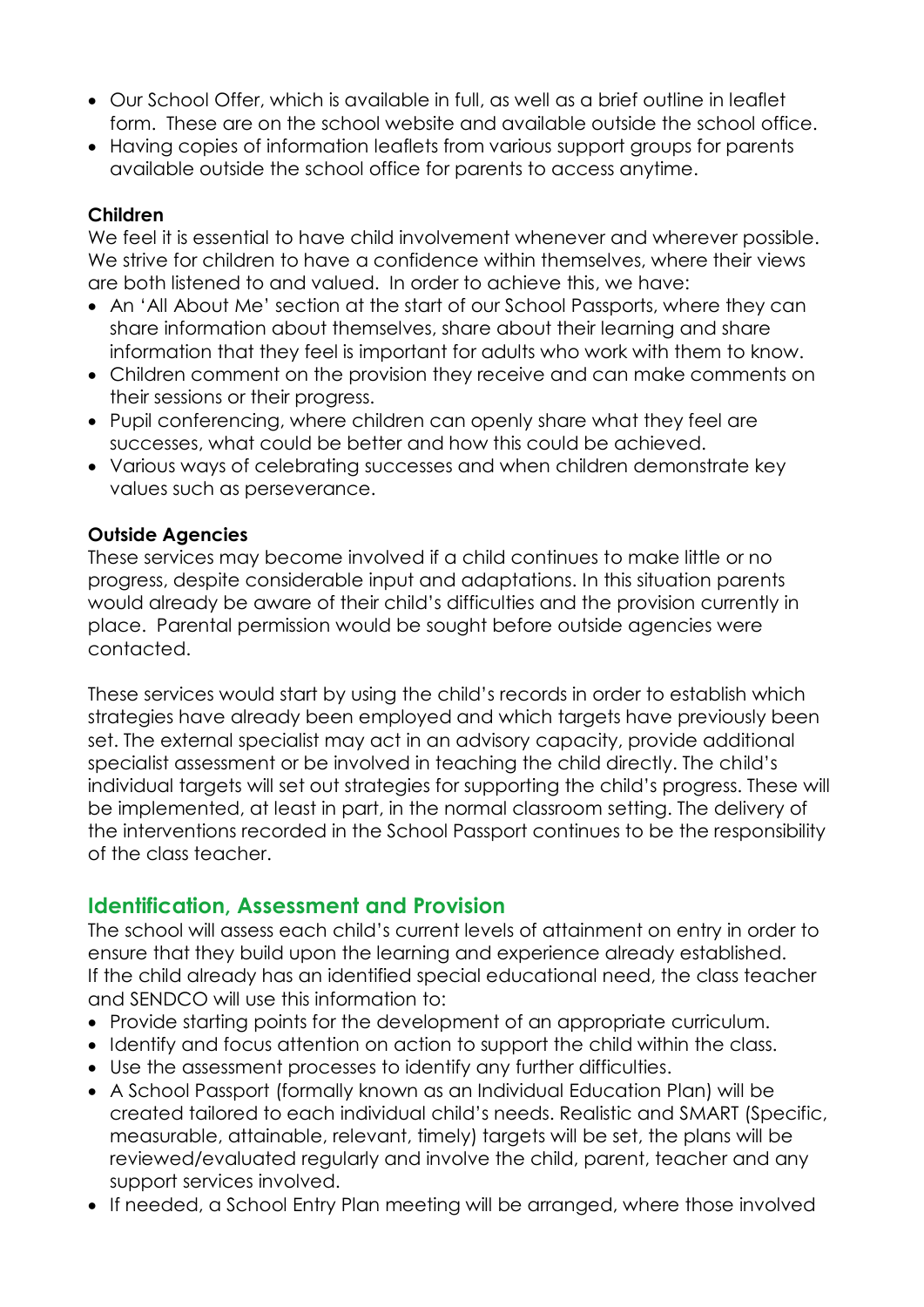with the child's learning and well being (from previous and new setting), will meet together to create and set targets to support transition.

 Ensure on-going observation and assessments provide regular feedback about the child's achievements and experiences, to form the basis for planning the next steps of the child's learning.

The identification and assessment of the special educational needs of children whose first language is not English, requires particular care. Where there is uncertainty about a particular child, a teacher will look carefully at all aspects of the child's performance in different subjects to establish whether the problems are due to limitations in their command of English or arises from special educational needs. This will be discussed with the parents and advisors.

Further identification of pupils we believe to have a special educational needs and/or disability comes about by:

- Ongoing observations and assessments.
- Outcomes from baseline assessments and diagnostic assessments.
- Their progress against key performance indicators.
- Concerns raised by the parents/carers.
- Monitoring children's progress.

The school's system for observing and assessing the progress of individual children will provide information about areas where a child is not progressing satisfactorily. Under these circumstances, teachers will need to consult the SENDCO to consider what else might be done. This review might lead to the conclusion that the pupil requires help over and above that which is normally available within the particular class or subject. The key test of the need for action is that current rates of progress are inadequate.

Adequate progress can be identified as that which:

- Prevents the attainment gap between the child and his peers from widening.
- Closes the attainment gap between the child and his peers.
- Betters the child's previous rate of progress.
- Ensures access to the full curriculum.
- Demonstrates an improvement in self-help, social or personal skills.
- Demonstrates improvements in the child's behaviour.

#### **Graduated Approach**

When concerns arise, we adopt a graduated approach, where we follow a plan, do, review system. This ensures that children are gaining the relevant support needed in order to access the curriculum.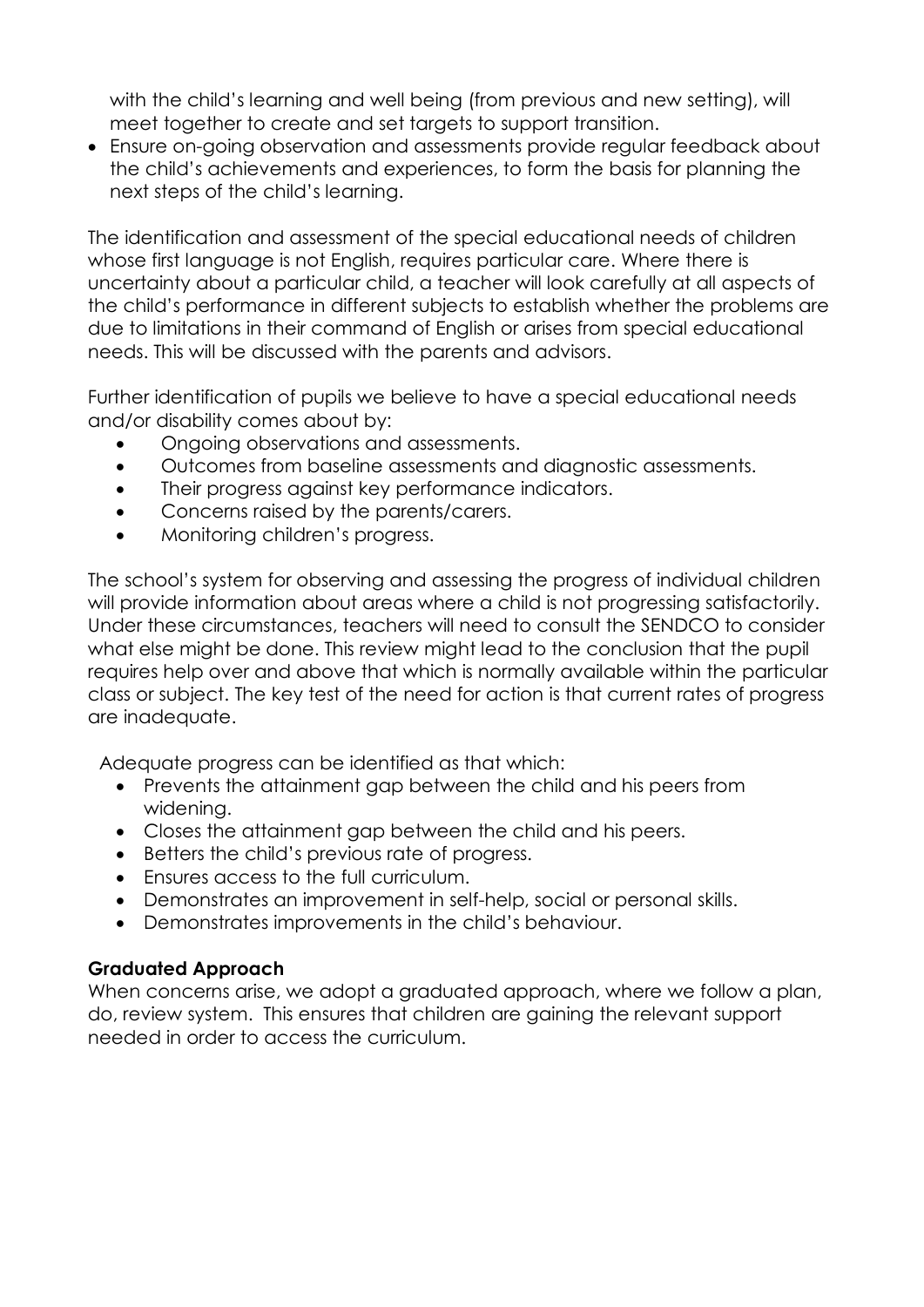

These targets will be worked upon and monitored on a day-to-day basis by the class teacher with supporting information from the teaching assistants. The SENDCO will monitor the provision overall.

Reasons for a child being added to the SEND register may include the fact that he/she:

- Makes little or no progress, even when teaching approaches are targeted particularly in a child's identified area of weakness.
- Shows signs of difficulty in developing literacy or mathematics skills, which result in poor attainment in some curriculum areas.
- Presents persistent emotional or behavioural difficulties, which are not improved by the behaviour management techniques usually employed in the school.
- Has sensory or physical problems, and continues to make little or no progress, despite the provision of specialist equipment.
- Has communication and / or interaction difficulties, and continues to make little or no progress.

We may also seek specialist expertise, if, as a school, we feel that our interventions are still not having an impact on the individual or further diagnostic assessments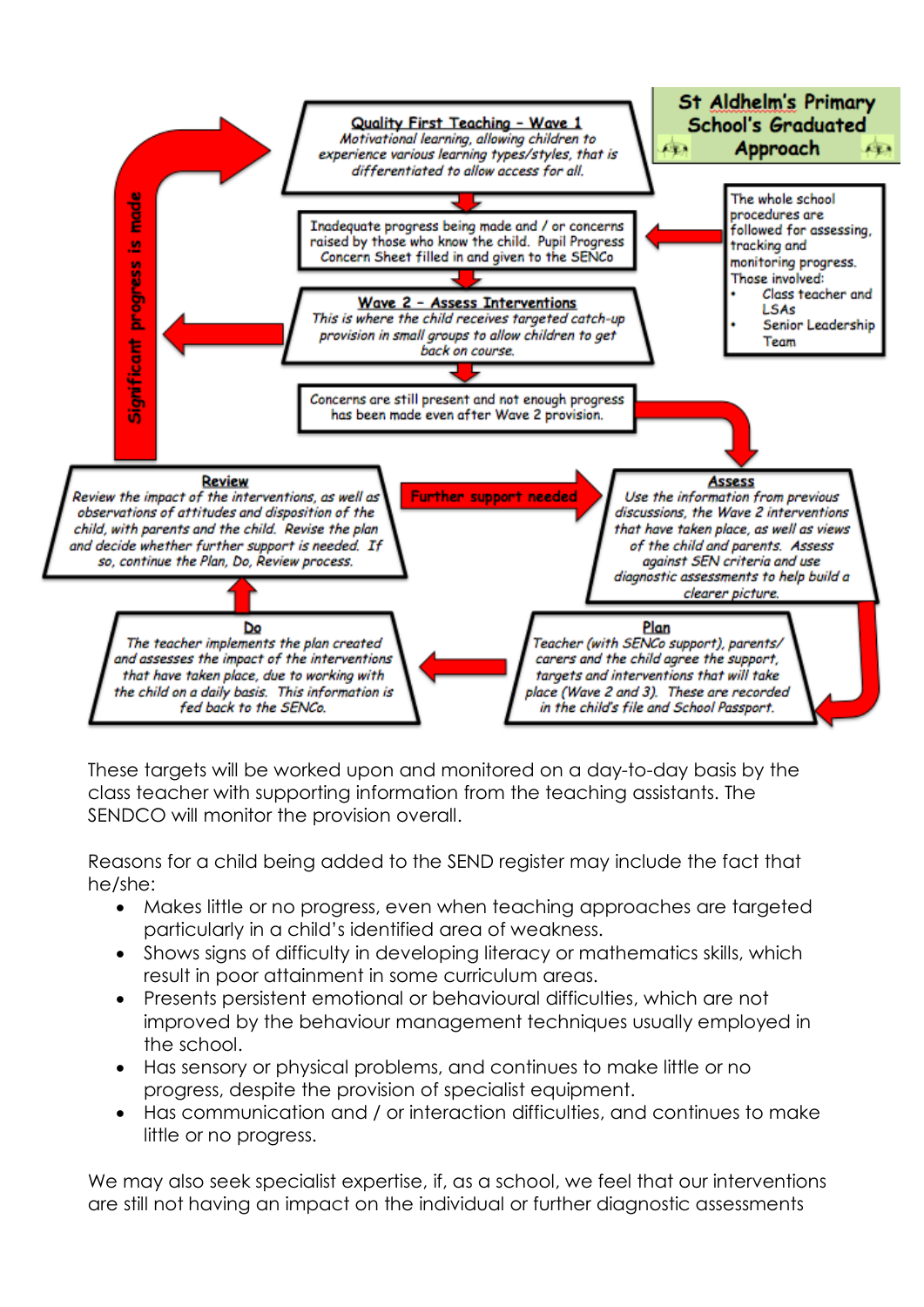are needed. The school will record the steps taken to meet the needs of the individual child through the use of a School Passport (formally referred to as an Individual Education Plan) and review.

If we refer a child for an Education, Health and Care Plan (formally known as a statutory assessment), we will endeavour to provide all necessary and relevant information. We will provide the LEA with:

- A current record of our work, strategies and resources used with the child.
- Records of regular reviews with the parents and child.
- The child's School Passport, which contains their short-term targets, current and those reviewed.
- Where relevant, the child's medical history.
- Their attainment, along with assessments showing progress over time.
- Views of the parents and the child.
- Involvement and views from other professionals and services.
- Details and evidence on how we have followed advice given.

The parents of any child who is referred for an Education, Health and Care Plan will be kept fully informed of the progress of the referral. Children with a statement of special educational needs will be reviewed each half term in addition to the statutory annual assessment. When this coincides with transfer to secondary school, the SENDCO from the secondary school will be informed of the outcome of the review.

# **Access to the Curriculum**

All children have an entitlement to a broad and balanced curriculum, which is differentiated to enable children to understand the relevance and purpose of learning activities, as well as experience levels of understanding and rates of progress that bring feelings of success and achievement. Teachers use a range of strategies to meet children's special educational needs. Lessons have clear learning focuses, staff differentiate work appropriately, and use assessment to inform the next stage of learning. All staff understand how important it is to create lessons/activities that meet the varying learning styles. School Passports, which employ a small-steps approach, feature significantly in the provision that we make in the school. By breaking down the existing levels of attainment into finely graded steps and targets, we ensure that children experience success. All children on the special needs register have a School Passport with individual targets. We support children in a manner that acknowledges their entitlement to share the same learning experiences that their peers enjoy. Wherever possible, we do not withdraw children from the classroom situation. There are times though when, to maximise learning, we ask the children to work in small groups, or in a one-to-one situation outside the classroom.

### **School Passports and the Intervention Monitoring and Assessment Document**

Strategies employed to enable the child to progress will be recorded within a School Passport and on an Intervention Monitoring and Assessment Document.

The School Passport includes information about:

• The child's views on their learning, social situation and their feelings about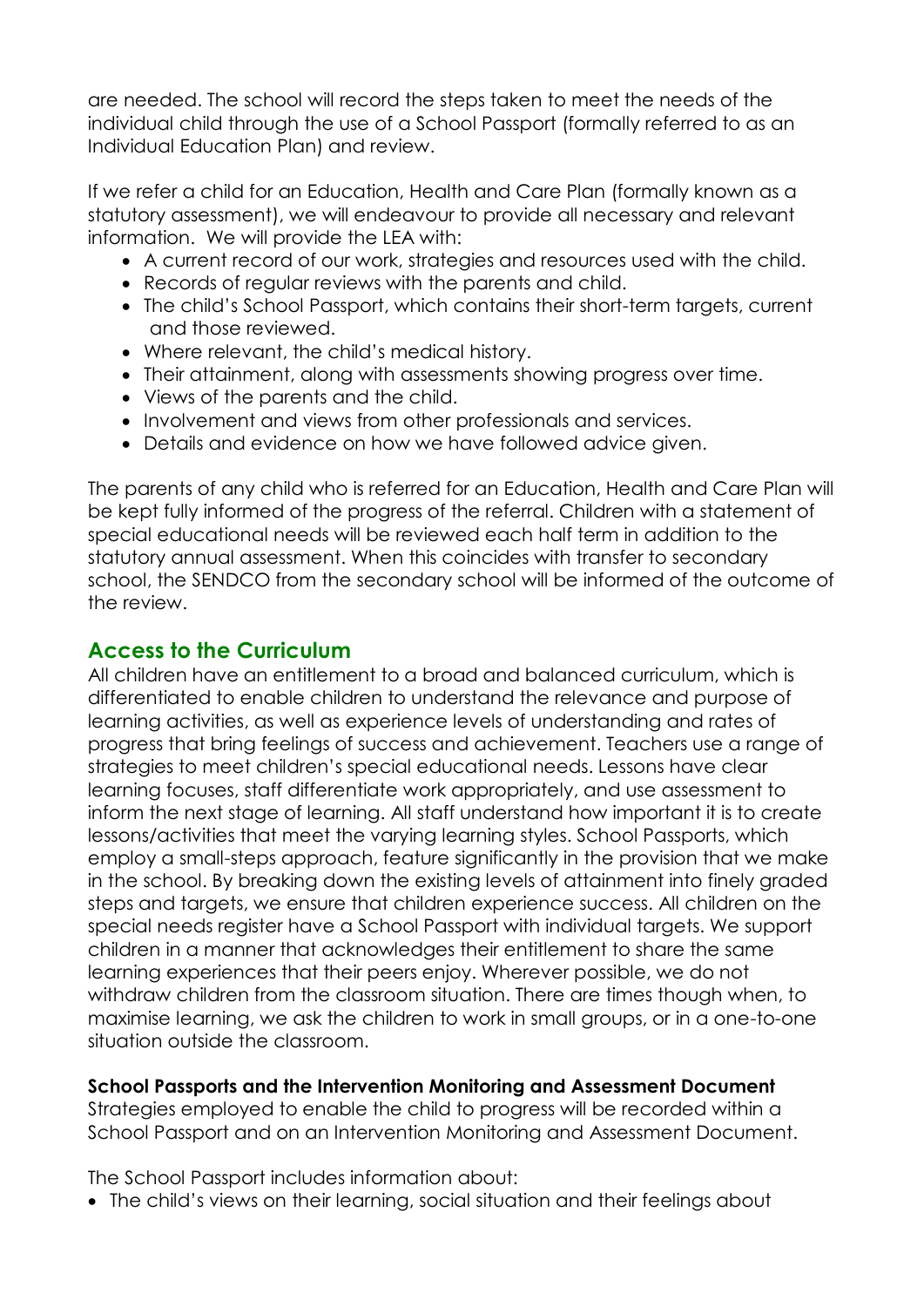themselves.

- The short-term targets set for the child, which are dated showing when they started and when they were achieved.
- A record of when the targets have been worked on, including comments made by themselves or the adult supporting them.
- When they have applied their target independently outside of the intervention session.
- The parent's views on their child's learning and the provision that is provided, as well as a log of when discussions with parents have taken place.
- The teacher's views on the child's learning.
- Reviews

The Intervention Monitoring and Assessment document includes the following information:

- Baseline assessments.
- The provision in place.
- The child's targets/intended outcomes.
- Their attendance.
- A mid-point review.
- A final evaluation.
- Next steps

### **Allocation of Resources**

The SENDCO, in liaison with the Senior Leadership Team, is responsible for the operational management of the specified and agreed resourcing for special needs provision within the school, including the provision for children with statements of Special Educational Needs and Education Health and Care plans.

The Head Teacher informs the Governing Body of how the funding allocated to support special educational needs has been employed. The Head Teacher and the SENDCO meet annually to agree on how to use funds directly related to statements.

# **Monitoring and Evaluation**

The SENDCO monitors the movement of children within the SEND system in school and provides staff and governors with relevant summaries of the impact of the policy on the practice of the school. The SENDCO is involved in supporting teachers drawing up School Passports for children. The SENDCO and the Head Teacher hold regular meetings to review the work of the school in this area. In addition, the SENDCO and the named governor with responsibility for special needs also hold regular meetings, where key points are fed back to the Governing Body. The SENDCO creates an annual report, where the targets and outcomes for the year are evaluated. This is available for parents to read also.